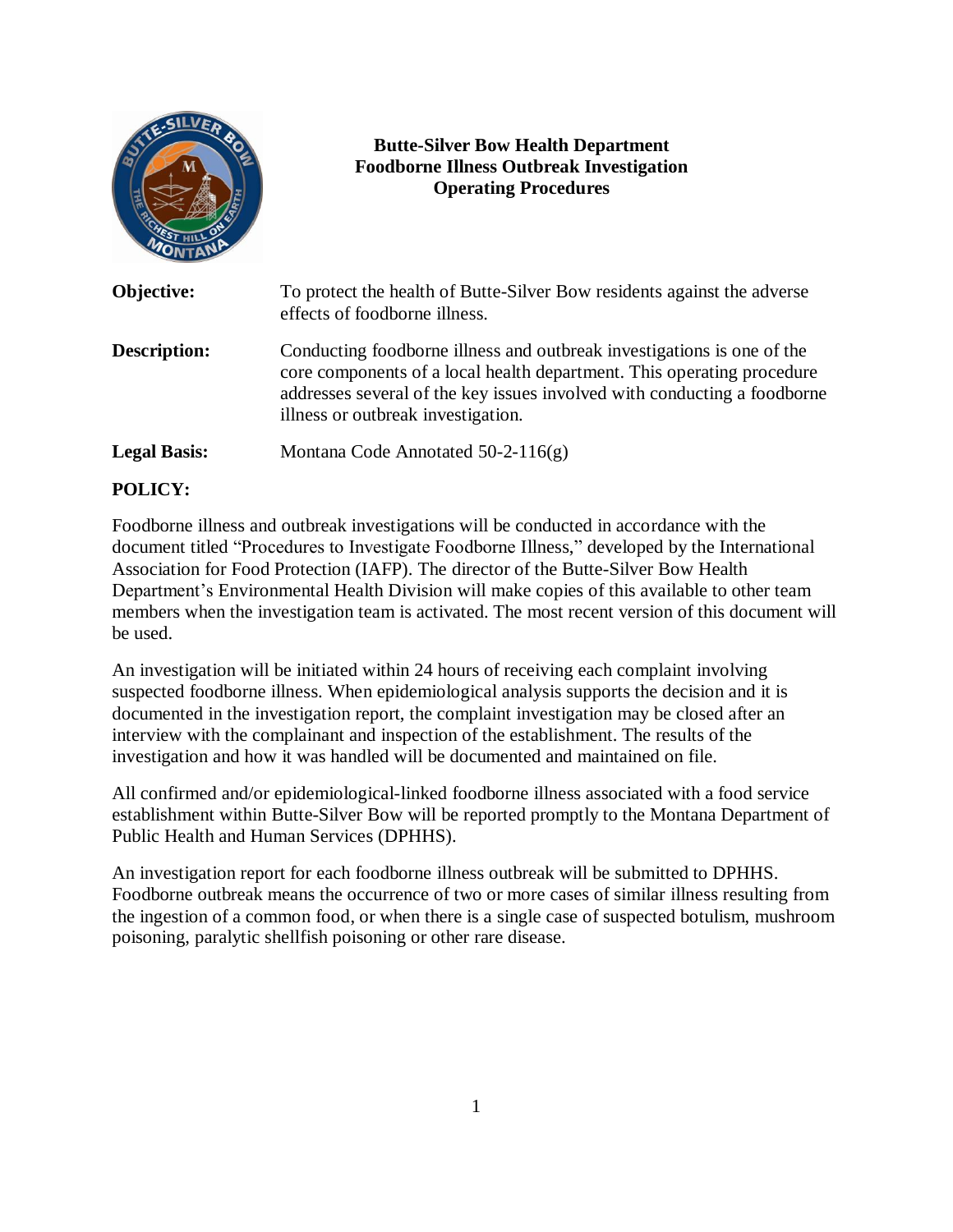## **Team Members**

The foodborne outbreak investigation team consists of the:

- Health Officer
- Environmental Health Division Director
- Population Health Division Director
- Food/Consumer Safety Program Manager

If the Population Health Division director is unavailable, the health officer will designate one of the department's public health nurses (nurses) to serve in his/her place. If the Environmental Health Division director and/or the Food/Consumer Safety Program manager are unavailable, the health officer will designate one of the environmental health specialists/sanitarians (sanitarians) to serve in his/her place.

Additional nurses, sanitarians and support staff will be assigned to the team as needed, based on demands. When work volume necessitates, team members may assume the duties typically assigned to another team member. An example would be a nurse assisting in the duties of a sanitarian (i.e., duties that don't require specialized training/certification), or vice versa.

### **Roles and Responsibilities**

The health officer will stay abreast of the investigation and ensure that resources are available for the prompt and effective conduct of the investigation and communication of the results. He/she will assist in communications within and outside of the department, as necessary.

The Population Health Division director will guide and assist department employees in the conduct of their duties, and collaborate with team members for the coordinated conduct of the investigation, obtaining background medical information relevant to the investigation, obtaining clinical specimens, evaluating the cause of the outbreak, and assisting with hypothesis generation and the subsequent hypothesis evaluation.

The Environmental Health Division director will guide and assist department employees in the conduct of their duties, collaborate with team members for the coordinated conduct of the investigation, evaluate the cause of the outbreak, and assist with hypothesis generation and the subsequent hypothesis evaluation.

The Food/Consumer Safety Program manager will assist with the inspection of food service facilities and process and evaluate possible causes of the foodborne illness outbreak, obtain relevant specimens for testing, determine appropriate interventions, monitor results of those interventions, and compile epidemiological information on the outbreak.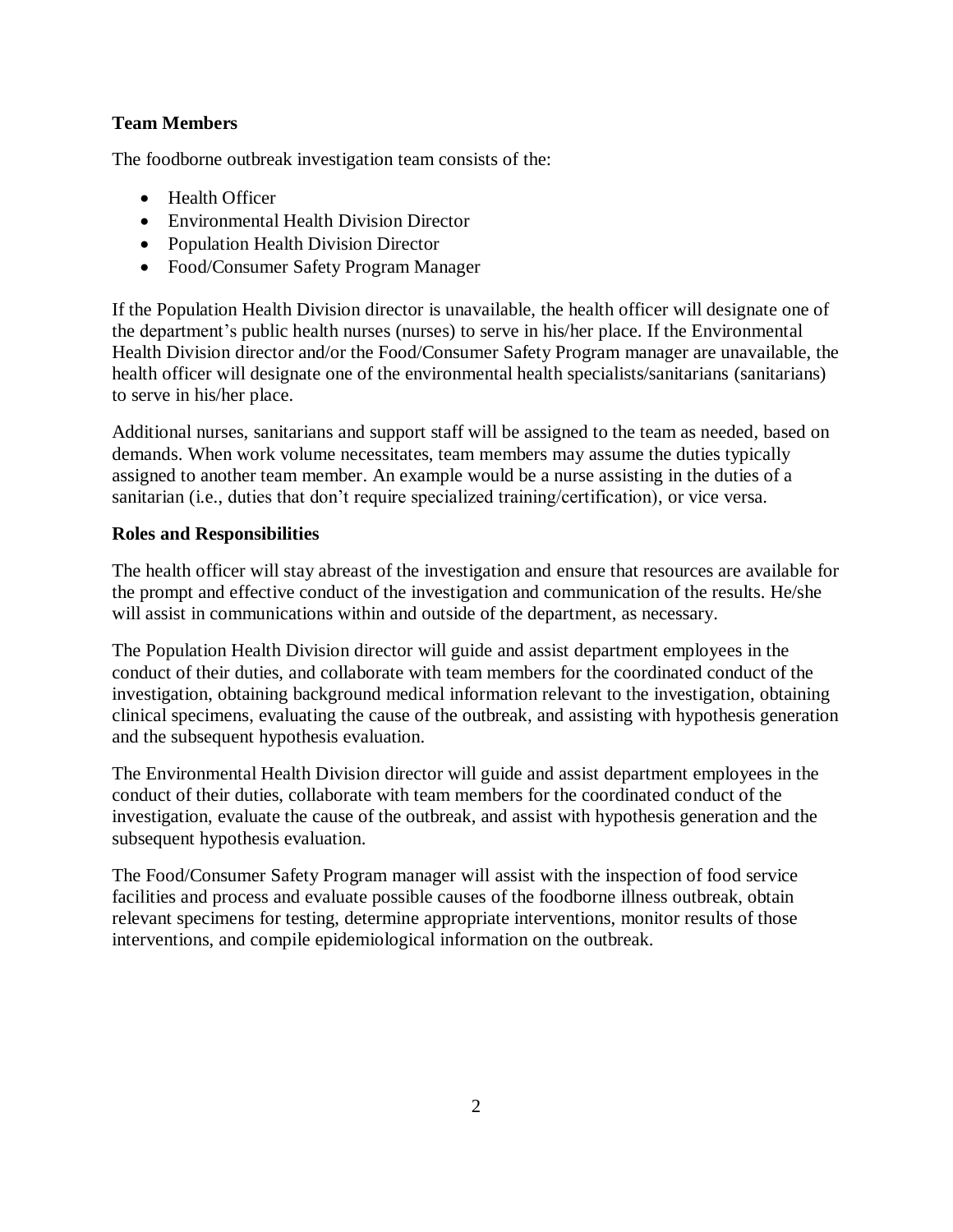## **Communications**

During a foodborne illness outbreak investigation, the investigation team will meet frequently, either formally or informally, to keep collectively updated on the progress of the investigation.

The Population Health Division director will update the nursing staff about the progress of the investigation. The Environmental Health Division director will update the Environmental Health Division staff about the progress of the investigation. The investigation team will designate one of its own members to update other employees of the Health Department about the investigation's progress.

If the investigation indicates foodborne illness or poisoning developed from a food establishment (not licensed as a retail food establishment), the state or federal agency governing the establishment will be notified by the health officer.

The health officer will contact appropriate representatives from DPHHS regarding the progress of the investigation. Other team members will assist with this communication, as needed.

The health officer will communicate with the general public and the media regarding the progress of the investigation. Other team members will assist with this communication, as needed.

# **Equipment**

- 1. Referral slip from patient, friend, physician, food service establishment, hospital or school.
- 2. Forms.
	- a. Food-Related Alert/Complaint Form DPHHS form.
	- b. Foodborne Illness Worksheet Form BSB form.
	- c. Communicable Disease Case Report DPHHS form.
	- d. Summary of Case Histories IAFP Forms D1 and D2.
	- e. Food Preparation Review IAFP Form H.
	- f. Attack Rate and Exposure Tables IAFP Forms K1 and K2.
	- g. Outbreak Report Form DPHHS form.
- 3. Lab Slips
	- a. Public Health Laboratory Form DPHHS form.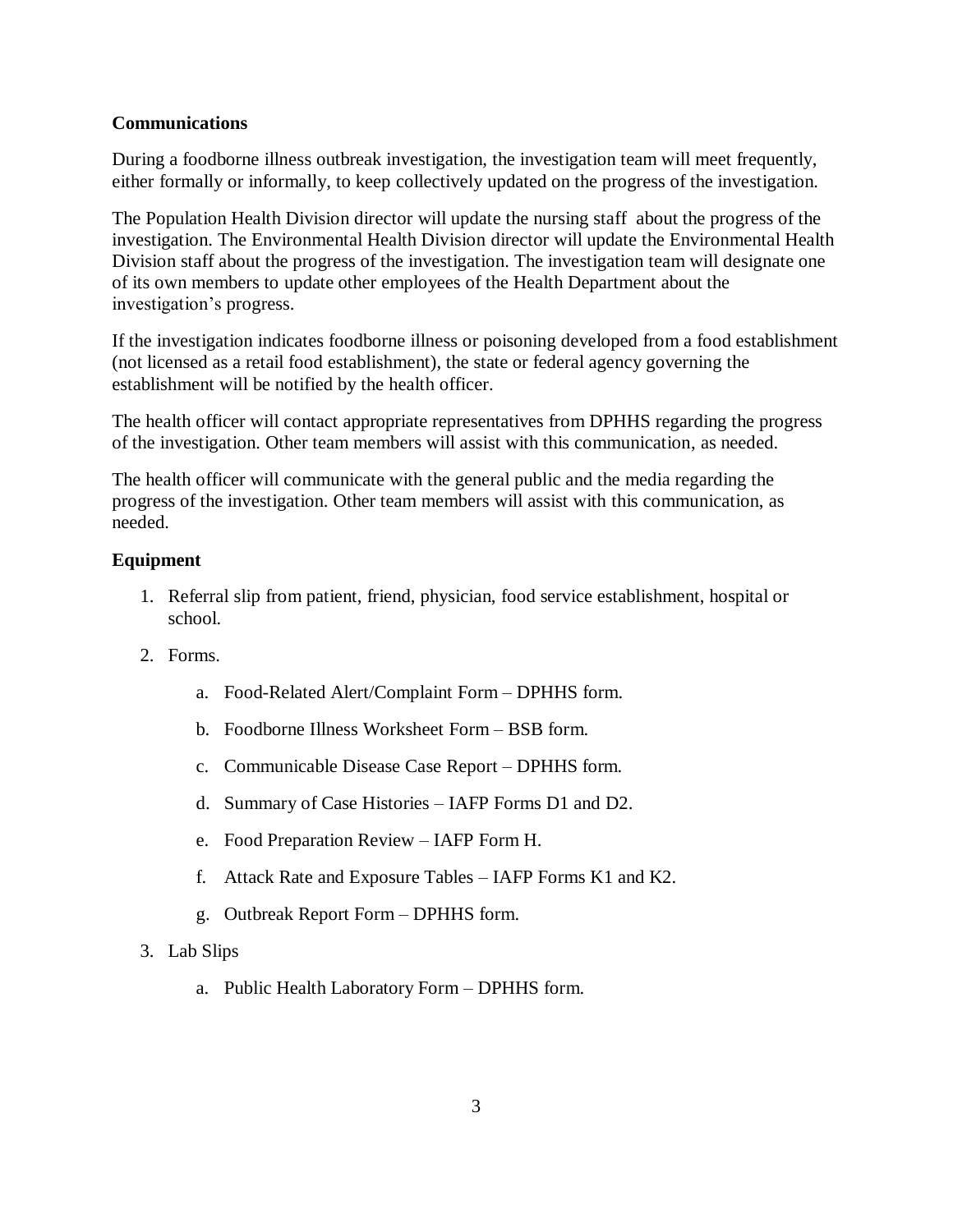- 4. Clinical Specimen Containers.
	- a. The foodborne illness outbreak kit has six stool specimen containers, lab request forms, refrigerant, five sterile plastic containers, two BBL culture swabs, and six packs of sterile gloves.
	- b. Lab slips and specimen containers appropriate for the type of specimen will be used.
- 5. Food Outbreak Log (Complaint).

#### **PROCEDURE**

- 1. Initial investigation.
	- a. The referral may be received verbally or in writing from almost anyone, including a call from a patient, friend, physician, food service establishment, hospital or school. The individual making the referral will be put in contact with a Butte-Silver Bow Health Department sanitarian, or in their absence, a department nurse. This person will document the referral using the Food-Related Alert/Complaint Form, which is on the Butte-Silver Bow Health Department's communicable disease software program. If the form is completed by someone other than a sanitarian, that person will also leave a message for the sanitarian so that they know to follow through with the next step.
	- b. The sanitarian will make inquiry after each complaint to determine whether there appears to be any substance to the issue. The sanitarian will determine whether to trigger a foodborne illness outbreak investigation. The sanitarian will do so if: (a) there is a single case of suspected botulism, mushroom poisoning, paralytic shellfish poisoning, or a case of a disease that can be definitely related to ingestion of a food, or a very rare disease with strong suspicion of being related to food ingestion, or (b) two or more people who have ingested a common food and have similar disease, similar symptoms or excrete the same pathogens, and there is a time, place or person associated among these people. In the absence of a sanitarian, a department nurse or any other member of the team may decide whether to trigger an investigation.
	- c. If an outbreak does not appear to have manifested, based upon the investigation and information provided, the complaint will be considered isolated and closed. However, a case history will be completed in the event the information becomes relevant in the future.
	- d. When the decision is made to trigger a foodborne illness outbreak investigation, the initiating team member will advise the Population Health Division director and the Environmental Health Division director of the referral. The Population Health Division director will assign one or more department nurses to the investigation. The Environmental Health Division director will assign one or more sanitarians to the investigation. One of the above will notify the health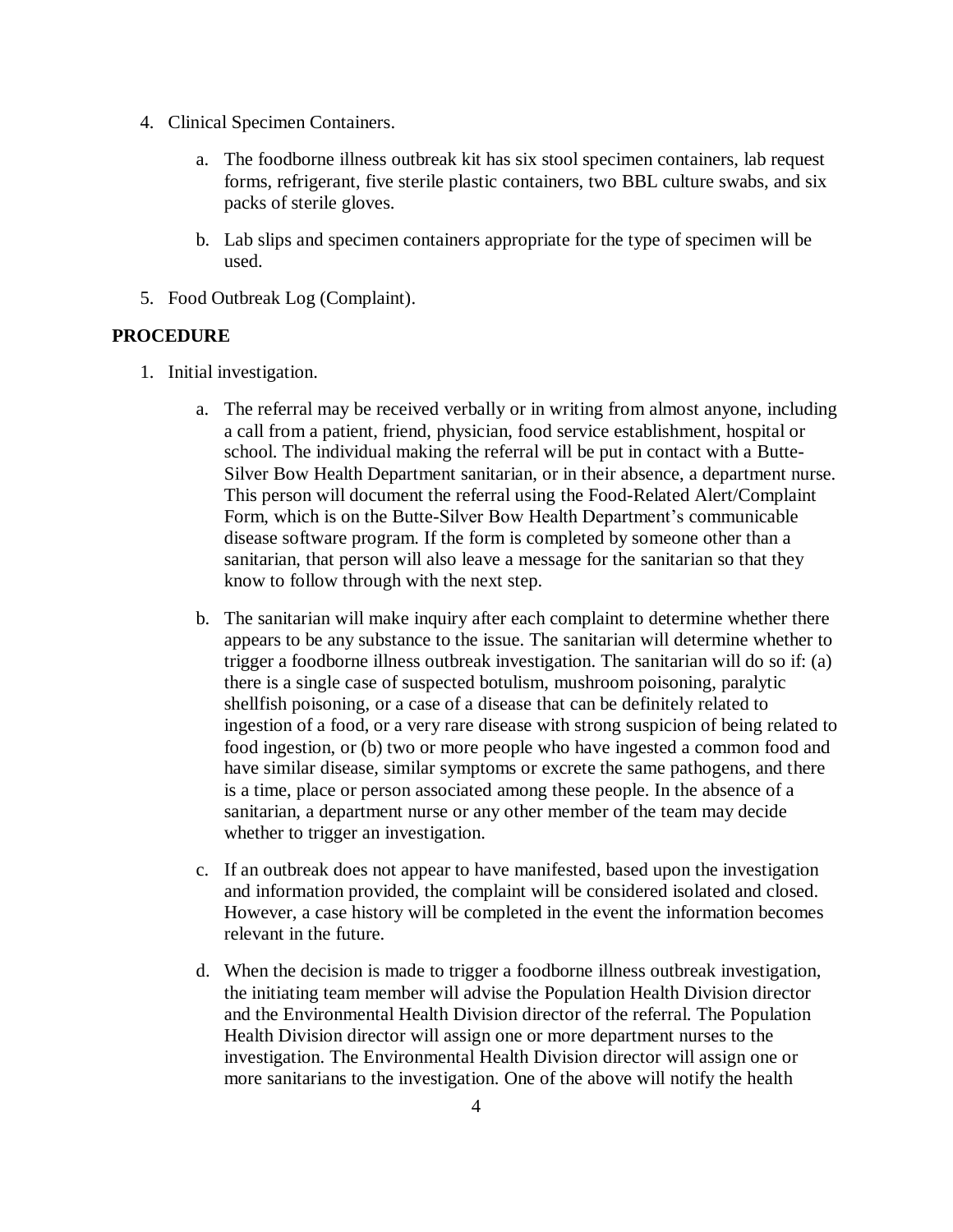officer. The health officer, Population Health Division director and Environmental Health Division director will collaborate throughout the investigation, and determine when formal and informal meetings of the investigation team are necessary.

- 2. Environmental Health Division Team.
	- a. The lead sanitarian will:
		- i. Contact the initial suspect and complete the Food-Related Alert/Complaint Form and Foodborne Illness Worksheet.
		- ii. Obtain an itemized list of people and phone numbers exposed to the suspect meal, ill and well contacts alike. This may include an attendance list, credit card receipts, or roster of clientele. These individuals, also, will be contacted and interviewed in order to complete case histories.
		- iii. Obtain a complete menu, including side dishes, desserts and beverages of the suspect meal to assist in more accurate interviewing of people exposed. The sanitarian will complete the Food Preparation Review Form (Form H), including a review of each step of the preparation process (i.e., thawing, cooking, cooling, re-heating, cross-contamination of foods, etc.).
		- iv. Findings as the investigation progresses will be reported to the Population Health Division director and the Environmental Health Division director.
	- b. Information will be summarized from the Case History/Clinical Data Sheet for both ill and well individuals to facilitate comparisons.
	- c. All food from the suspect meal(s) will be entered into the Food Attack rate table (Form K1) and data will be compiled for each food regarding the number of ill and well people who ate the food, as well as the numbers of ill and well people who did not eat the food (Form K2). Using these tables, calculations will be made to indicate the specific attack rates and exposures.
	- d. From above, (a and b), the hypotheses for a possible pathogen and the implicated food will be formed.
	- e. A sanitarian will conduct a thorough inspection of the establishment and interview all food service personnel regarding food sources, food preparation techniques, storage and display, and transportation procedures used at the time of the suspect meal.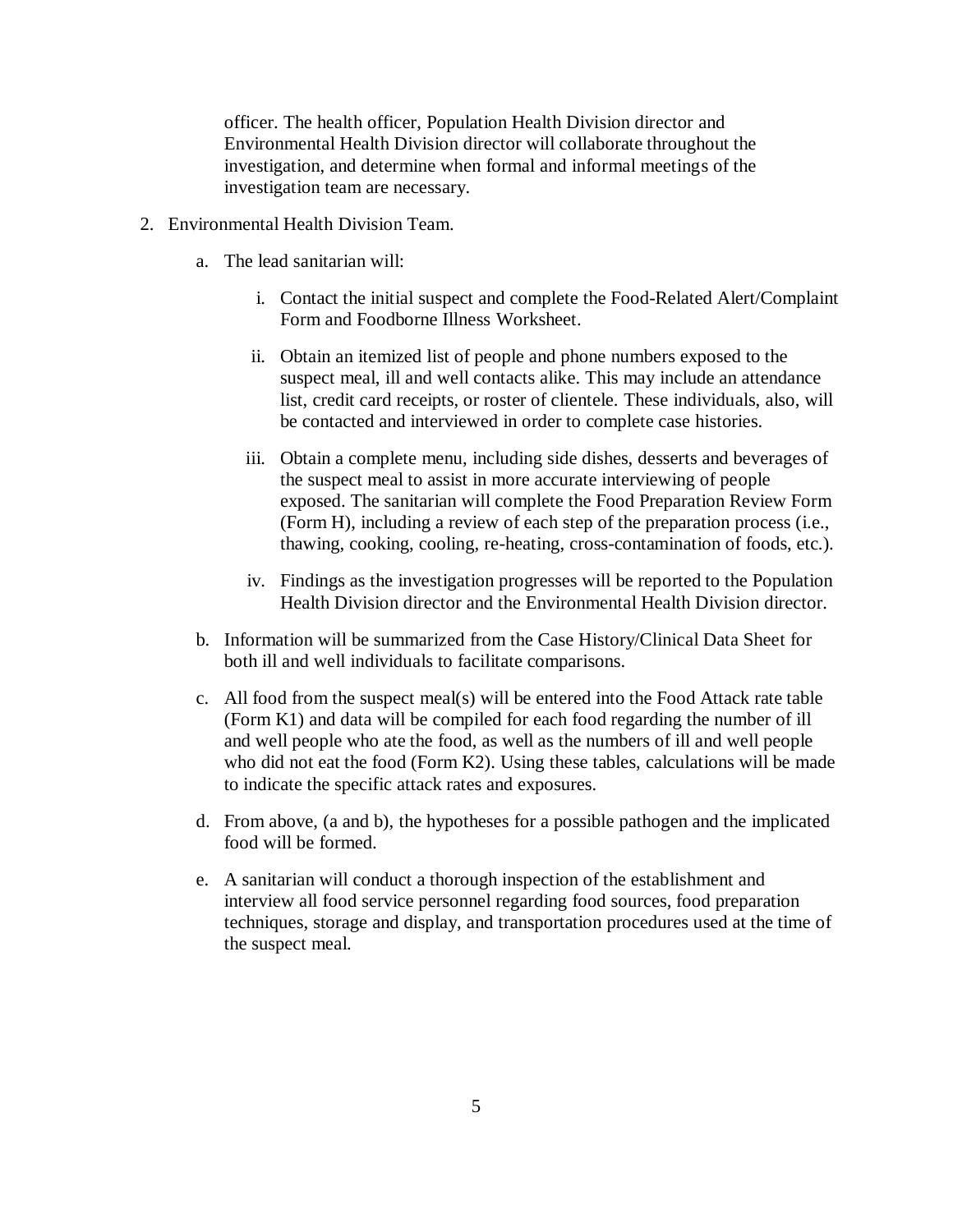- f. The Environmental Health Division team will decide which collected food samples will be forwarded to the Montana Public Health Laboratory for testing (All samples must be submitted to the Montana Public Health Laboratory. The laboratory will then determine if other laboratory support is required).
	- i. Use the correct kit for specimen collection and delivery.
	- ii. Follow procedures for food collection and handling, and human sample collection handling. The procedures are in the foodborne illness outbreak kit.
	- iii. Contact the Montana Public Health Laboratory (DPHHS) for proper procedures regarding transportation of specimens to the lab (phone number 406-444-3444).
	- iv. Reporting of results: telephone, fax, mail provide contact name and number for results.
- g. The Environmental Health Division team will conduct supportive tests for the outbreak (i.e., chi-square and Fishers exact tests) and handle computer printouts, attack rates, and symptom summaries of ill and well.
- h. The Environmental Health Division team is responsible for creating a final report of the foodborne illness outbreak investigation for submission to DPHHS. The team will complete CDC Form 52.13 to summarize the foodborne illness outbreak investigation results. Team members will compile a cover letter describing any components of the investigation that were not adequately summarized in CDC Form 52.12. This cover letter, along with CDC Form 52.13, will be submitted to DPHHS as a final report of the investigation.
- 3. Public Health Nursing Team.
	- a. The nurse(s) will:
		- i. Contact hospitals, clinics, local physicians, etc., to notify the medical community of a possible foodborne illness outbreak and to request assistance in obtaining fecal, vomitus, blood, and other related samples prior to administration of antibiotics.
		- ii. Obtain appropriate clinical specimens from food handlers and preparers (whether ill or not), and individuals exposed to the suspected food(s). These specimens will be submitted as soon as possible to the appropriate laboratory, typically the Montana Public Health Laboratory.
			- 1. Use the correct kit for specimen collection and delivery.
			- 2. Follow procedures for food collection and handling, and human sample collection handling. The procedures are in the foodborne illness outbreak kit.